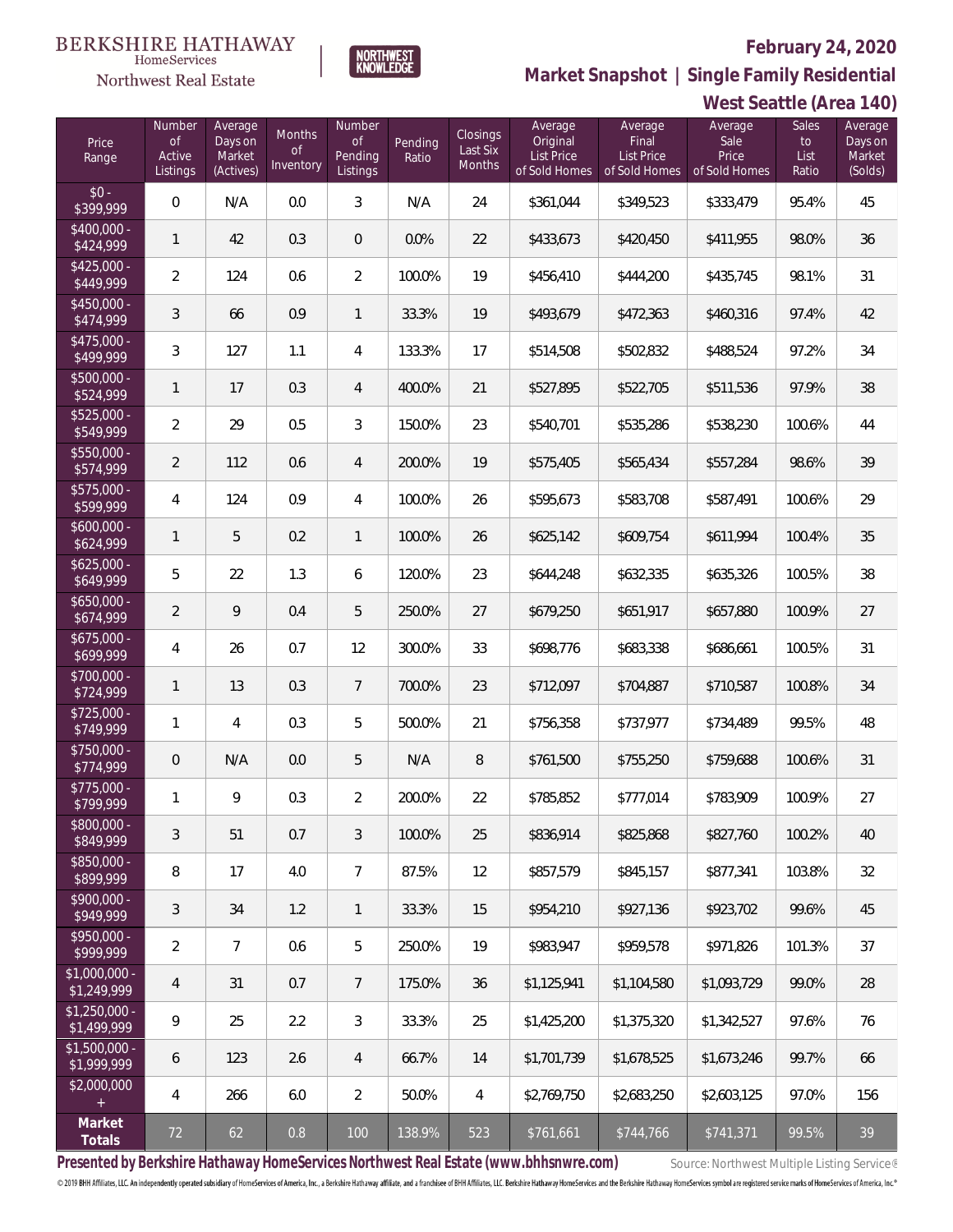

**Market Snapshot | Single Family Residential**

## $\label{lem:sevices} \textsc{Home} \textsc{Service} \textsc{s}$ Northwest Real Estate

|                               | Southeast Seattle (Area 380)              |                                           |                                      |                                            |                  |                                |                                                           |                                                        |                                           |                              |                                         |
|-------------------------------|-------------------------------------------|-------------------------------------------|--------------------------------------|--------------------------------------------|------------------|--------------------------------|-----------------------------------------------------------|--------------------------------------------------------|-------------------------------------------|------------------------------|-----------------------------------------|
| Price<br>Range                | Number<br><b>of</b><br>Active<br>Listings | Average<br>Days on<br>Market<br>(Actives) | Months<br>$\mathsf{of}$<br>Inventory | Number<br><b>of</b><br>Pending<br>Listings | Pending<br>Ratio | Closings<br>Last Six<br>Months | Average<br>Original<br><b>List Price</b><br>of Sold Homes | Average<br>Final<br><b>List Price</b><br>of Sold Homes | Average<br>Sale<br>Price<br>of Sold Homes | Sales<br>to<br>List<br>Ratio | Average<br>Days on<br>Market<br>(Solds) |
| $$0 -$<br>\$349,999           | $\overline{0}$                            | N/A                                       | 0.0                                  | $\mathbf{1}$                               | N/A              | $\overline{7}$                 | \$312,557                                                 | \$279,121                                              | \$269,286                                 | 96.5%                        | 33                                      |
| $$350,000 -$<br>\$399,999     | $\mathsf{O}\xspace$                       | N/A                                       | 0.0                                  | $\overline{2}$                             | N/A              | 13                             | \$386,677                                                 | \$378,681                                              | \$373,577                                 | 98.7%                        | 43                                      |
| $$400,000 -$<br>\$424,999     | $\overline{0}$                            | N/A                                       | 0.0                                  | $\mathfrak{Z}$                             | N/A              | 9                              | \$428,000                                                 | \$417,550                                              | \$411,944                                 | 98.7%                        | 37                                      |
| $$425,000 -$<br>\$449,999     | 2                                         | 83                                        | 2.0                                  | 3                                          | 150.0%           | 6                              | \$475,756                                                 | \$441,456                                              | \$436,000                                 | 98.8%                        | 75                                      |
| $$450,000 -$<br>\$474,999     | $\overline{0}$                            | N/A                                       | 0.0                                  | $\overline{2}$                             | N/A              | 12                             | \$512,154                                                 | \$502,067                                              | \$459,829                                 | 91.6%                        | 37                                      |
| $$475,000 -$<br>\$499,999     | 1                                         | 155                                       | 0.8                                  | $\theta$                                   | 0.0%             | 8                              | \$513,344                                                 | \$483,561                                              | \$488,000                                 | 100.9%                       | 45                                      |
| $$500,000 -$<br>\$524,999     | $\overline{2}$                            | 204                                       | 1.5                                  | $\boldsymbol{0}$                           | 0.0%             | 8                              | \$533,624                                                 | \$512,712                                              | \$504,375                                 | 98.4%                        | 49                                      |
| $$525,000 -$<br>\$549,999     | $\mathbf{1}$                              | 136                                       | 0.4                                  | $\theta$                                   | 0.0%             | 15                             | \$549,583                                                 | \$536,860                                              | \$535,343                                 | 99.7%                        | 44                                      |
| $$550,000 -$<br>\$574,999     | 1                                         | 194                                       | 0.7                                  | $\overline{2}$                             | 200.0%           | 9                              | \$615,322                                                 | \$596,311                                              | \$558,667                                 | 93.7%                        | 49                                      |
| $$575,000 -$<br>\$599,999     | $\mathsf{O}\xspace$                       | N/A                                       | 0.0                                  | 3                                          | N/A              | 8                              | \$612,542                                                 | \$608,056                                              | \$584,563                                 | 96.1%                        | 35                                      |
| $$600,000 -$<br>\$624,999     | $\overline{0}$                            | N/A                                       | 0.0                                  | $\boldsymbol{0}$                           | N/A              | 17                             | \$619,108                                                 | \$604,843                                              | \$610,699                                 | 101.0%                       | 34                                      |
| $$625,000 -$<br>\$649,999     | $\mathsf{O}\xspace$                       | N/A                                       | 0.0                                  | 3                                          | N/A              | 10                             | \$634,000                                                 | \$627,000                                              | \$632,150                                 | 100.8%                       | 68                                      |
| $$650,000 -$<br>\$674,999     | 1                                         | 53                                        | 1.0                                  | 3                                          | 300.0%           | 6                              | \$653,300                                                 | \$640,708                                              | \$653,500                                 | 102.0%                       | 49                                      |
| $$675,000 -$<br>\$699,999     | 4                                         | 32                                        | 2.0                                  | $\mathbf{1}$                               | 25.0%            | 12                             | \$705,282                                                 | \$690,270                                              | \$684,915                                 | 99.2%                        | $30\,$                                  |
| \$700,000 -<br>\$724,999      | $\overline{0}$                            | N/A                                       | 0.0                                  | 0                                          | N/A              | 8                              | \$704,431                                                 | \$701,431                                              | \$709,438                                 | 101.1%                       | 51                                      |
| $$725,000 -$<br>\$749,999     | 1                                         | $\overline{4}$                            | 1.0                                  | 3                                          | 300.0%           | 6                              | \$759,073                                                 | \$745,575                                              | \$738,325                                 | 99.0%                        | 31                                      |
| \$750,000 -<br>\$774,999      | 2                                         | 8                                         | 1.5                                  | $\mathbf{1}$                               | 50.0%            | 8                              | \$756,168                                                 | \$739,968                                              | \$763,909                                 | 103.2%                       | 19                                      |
| $$775,000 -$<br>\$799,999     | 4                                         | 62                                        | 2.4                                  | $\overline{0}$                             | 0.0%             | 10                             | \$823,179                                                 | \$814,379                                              | \$786,950                                 | 96.6%                        | 40                                      |
| \$800,000 -<br>\$849,999      | $\mathbf{0}$                              | N/A                                       | 0.0                                  | 5                                          | N/A              | 8                              | \$831,750                                                 | \$824,875                                              | \$823,500                                 | 99.8%                        | 40                                      |
| \$850,000 -<br>\$899,999      | 2                                         | 8                                         | 2.0                                  | $\theta$                                   | 0.0%             | 6                              | \$915,833                                                 | \$885,665                                              | \$876,833                                 | 99.0%                        | 76                                      |
| $$900,000 -$<br>\$999,999     | 1                                         | 88                                        | 0.5                                  | $\overline{4}$                             | 400.0%           | 12                             | \$949,746                                                 | \$936,912                                              | \$940,646                                 | 100.4%                       | 46                                      |
| $$1,000,000 -$<br>\$1,249,999 | $\overline{0}$                            | N/A                                       | 0.0                                  | $\overline{7}$                             | N/A              | 17                             | \$1,150,379                                               | \$1,107,550                                            | \$1,083,412                               | 97.8%                        | 49                                      |
| $$1,250,000 -$<br>\$1,499,999 | $\overline{2}$                            | 141                                       | 1.7                                  | $\overline{4}$                             | 200.0%           | $\overline{7}$                 | \$1,486,021                                               | \$1,438,129                                            | \$1,371,857                               | 95.4%                        | 77                                      |
| $$1,500,000 -$<br>\$1,999,999 | 4                                         | 165                                       | 3.0                                  | $\mathbf{1}$                               | 25.0%            | 8                              | \$1,789,375                                               | \$1,743,250                                            | \$1,715,311                               | 98.4%                        | 58                                      |
| \$2,000,000                   | 3                                         | 100                                       | 3.0                                  | $\overline{2}$                             | 66.7%            | 6                              | \$3,348,333                                               | \$3,235,500                                            | \$3,034,167                               | 93.8%                        | 138                                     |
| Market<br>Totals              | 31                                        | 92                                        | 0.8                                  | 50                                         | 161.3%           | 236                            | \$799,803                                                 | \$778,818                                              | \$763,862                                 | 98.1%                        | 47                                      |

Presented by Berkshire Hathaway HomeServices Northwest Real Estate (www.bhhsnwre.com) Source: Northwest Multiple Listing Service®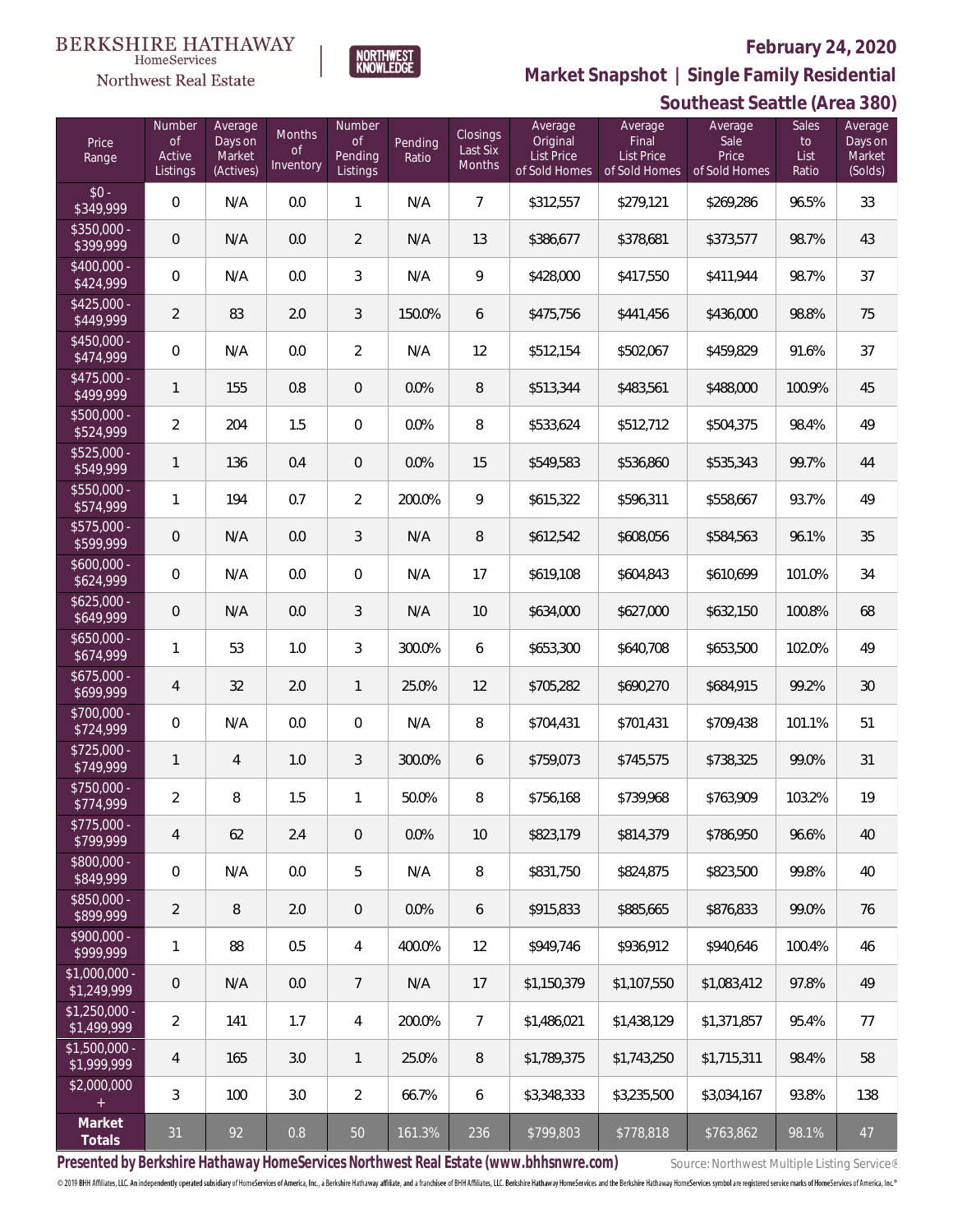

**SODO/Beacon Hill (Area 385) Market Snapshot | Single Family Residential**

### **BERKSHIRE HATHAWAY**  $\label{lem:sevices} \textsc{Home} \textsc{Service} \textsc{s}$ Northwest Real Estate

| Price<br>Range                | Number<br>0f<br>Active<br>Listings | Average<br>Days on<br>Market<br>(Actives) | Months<br><b>of</b><br>Inventory | Number<br><b>of</b><br>Pending<br>Listings | Pending<br>Ratio | <b>Closings</b><br>Last Six<br>Months | Average<br>Original<br>List Price<br>of Sold Homes | Average<br>Final<br><b>List Price</b><br>of Sold Homes | Average<br>Sale<br>Price<br>of Sold Homes | $\lambda$<br><b>Sales</b><br>to<br>List<br>Ratio | Average<br>Days on<br>Market<br>(Solds) |
|-------------------------------|------------------------------------|-------------------------------------------|----------------------------------|--------------------------------------------|------------------|---------------------------------------|----------------------------------------------------|--------------------------------------------------------|-------------------------------------------|--------------------------------------------------|-----------------------------------------|
| $$0 -$<br>\$374,999           | $\mathbf 0$                        | N/A                                       | 0.0                              | $\boldsymbol{0}$                           | N/A              | $\overline{4}$                        | \$432,225                                          | \$373,750                                              | \$325,000                                 | 87.0%                                            | 96                                      |
| \$375,000 -<br>\$399,999      | $\theta$                           | N/A                                       | 0.0                              | $\theta$                                   | N/A              | 3                                     | \$391,296                                          | \$391,296                                              | \$384,667                                 | 98.3%                                            | $30\,$                                  |
| \$400,000 -<br>\$424,999      | $\mathbf 0$                        | N/A                                       | 0.0                              | 1                                          | N/A              | $\overline{4}$                        | \$446,125                                          | \$430,875                                              | \$407,500                                 | 94.6%                                            | 48                                      |
| $$425,000 -$<br>\$449,999     | $\theta$                           | N/A                                       | 0.0                              | $\overline{2}$                             | N/A              | 4                                     | \$431,250                                          | \$431,250                                              | \$430,750                                 | 99.9%                                            | 6                                       |
| \$450,000 -<br>\$474,999      | $\mathbf 0$                        | N/A                                       | 0.0                              | $\boldsymbol{0}$                           | N/A              | 5                                     | \$536,600                                          | \$475,600                                              | \$457,600                                 | 96.2%                                            | 49                                      |
| \$475,000 -<br>\$499,999      | $\mathbf{1}$                       | 336                                       | 1.5                              | $\mathbf{1}$                               | 100.0%           | $\overline{4}$                        | \$558,250                                          | \$524,500                                              | \$485,750                                 | 92.6%                                            | 25                                      |
| \$500,000 -<br>\$524,999      | $\mathbf 0$                        | N/A                                       | 0.0                              | $\boldsymbol{0}$                           | N/A              | 11                                    | \$514,427                                          | \$501,795                                              | \$505,727                                 | 100.8%                                           | 93                                      |
| \$525,000 -<br>\$549,999      | 1                                  | 11                                        | 0.9                              | $\overline{2}$                             | 200.0%           | $\overline{7}$                        | \$538,932                                          | \$534,646                                              | \$536,494                                 | 100.3%                                           | 47                                      |
| \$550,000 -<br>\$574,999      | $\mathbf 0$                        | N/A                                       | 0.0                              | 1                                          | N/A              | $\overline{4}$                        | \$544,988                                          | \$542,488                                              | \$557,668                                 | 102.8%                                           | 85                                      |
| \$575,000 -<br>\$599,999      | $\mathfrak{Z}$                     | 73                                        | 2.0                              | 3                                          | 100.0%           | 9                                     | \$608,439                                          | \$598,106                                              | \$586,167                                 | 98.0%                                            | 67                                      |
| $$600,000 -$<br>\$624,999     | $\mathbf 0$                        | N/A                                       | 0.0                              | $\mathbf{1}$                               | N/A              | 6                                     | \$620,323                                          | \$599,990                                              | \$603,083                                 | 100.5%                                           | 31                                      |
| $$625,000 -$<br>\$649,999     | $\mathbf{1}$                       | 103                                       | 0.6                              | $\overline{2}$                             | 200.0%           | 10                                    | \$650,090                                          | \$633,490                                              | \$632,336                                 | 99.8%                                            | 20                                      |
| $$650,000 -$<br>\$674,999     | 1                                  | 14                                        | 1.0                              | $\mathbf{1}$                               | 100.0%           | 6                                     | \$669,817                                          | \$660,650                                              | \$657,167                                 | 99.5%                                            | 51                                      |
| $$675,000 -$<br>\$699,999     | $\mathbf{1}$                       | 108                                       | 0.9                              | $\mathbf{1}$                               | 100.0%           | $\overline{7}$                        | \$723,243                                          | \$703,512                                              | \$684,611                                 | 97.3%                                            | 77                                      |
| \$700,000 -<br>\$724,999      | 1                                  | 3                                         | 1.5                              | $\boldsymbol{0}$                           | 0.0%             | $\overline{4}$                        | \$739,750                                          | \$712,488                                              | \$712,175                                 | 100.0%                                           | 42                                      |
| $$725,000 -$<br>\$749,999     | $\theta$                           | N/A                                       | 0.0                              | $\theta$                                   | N/A              | $\overline{4}$                        | \$751,863                                          | \$740,725                                              | \$728,750                                 | 98.4%                                            | 66                                      |
| \$750,000 -<br>\$774,999      | 1                                  | 17                                        | 1.5                              | 0                                          | 0.0%             | 4                                     | \$768,472                                          | \$761,000                                              | \$763,750                                 | 100.4%                                           | 65                                      |
| $$775,000 -$<br>\$799,999     | $\mathbf 0$                        | N/A                                       | 0.0                              | $\overline{2}$                             | N/A              | $\overline{7}$                        | \$783,857                                          | \$783,857                                              | \$786,429                                 | 100.3%                                           | 20                                      |
| \$800,000 -<br>\$824,999      | $\mathbf 0$                        | N/A                                       | 0.0                              | $\boldsymbol{0}$                           | N/A              | 5                                     | \$778,400                                          | \$778,400                                              | \$812,400                                 | 104.4%                                           | 7                                       |
| $$825,000 -$<br>\$849,999     | 1                                  | 17                                        | 6.0                              | $\mathbf{1}$                               | 100.0%           | $\mathbf{1}$                          | \$789,000                                          | \$789,000                                              | \$833,500                                 | 105.6%                                           | 1                                       |
| \$850,000 -<br>\$899,999      | $\mathbf{1}$                       | 90                                        | 1.2                              | $\overline{2}$                             | 200.0%           | 5                                     | \$870,578                                          | \$867,578                                              | \$868,000                                 | 100.0%                                           | 41                                      |
| \$900,000 -<br>\$999,999      | $\overline{2}$                     | 32                                        | 12.0                             | 6                                          | 300.0%           | $\mathbf{1}$                          | \$995,000                                          | \$975,000                                              | \$940,000                                 | 96.4%                                            | 71                                      |
| $$1,000,000 -$<br>\$1,249,999 | 1                                  | 214                                       | 2.0                              | $\overline{2}$                             | 200.0%           | $\mathfrak{Z}$                        | \$1,149,583                                        | \$1,066,267                                            | \$1,033,333                               | 96.9%                                            | 90                                      |
| $$1,250,000 -$<br>\$1,499,999 | 1                                  | 135                                       | 6.0                              | $\overline{0}$                             | 0.0%             | $\mathbb{1}$                          | \$1,299,000                                        | \$1,299,000                                            | \$1,255,000                               | 96.6%                                            | 103                                     |
| \$1,500,000<br>$\pm$          | $\overline{2}$                     | 266                                       | N/A                              | $\mathbf 0$                                | 0.0%             | $\mathbf 0$                           | N/A                                                | N/A                                                    | N/A                                       | N/A                                              | N/A                                     |
| Market<br>Totals              | 18                                 | 103                                       | 0.9                              | 28                                         | 155.6%           | 119                                   | \$647,259                                          | \$630,819                                              | \$625,159                                 | 99.1%                                            | 51                                      |

Presented by Berkshire Hathaway HomeServices Northwest Real Estate (www.bhhsnwre.com) Source: Northwest Multiple Listing Service®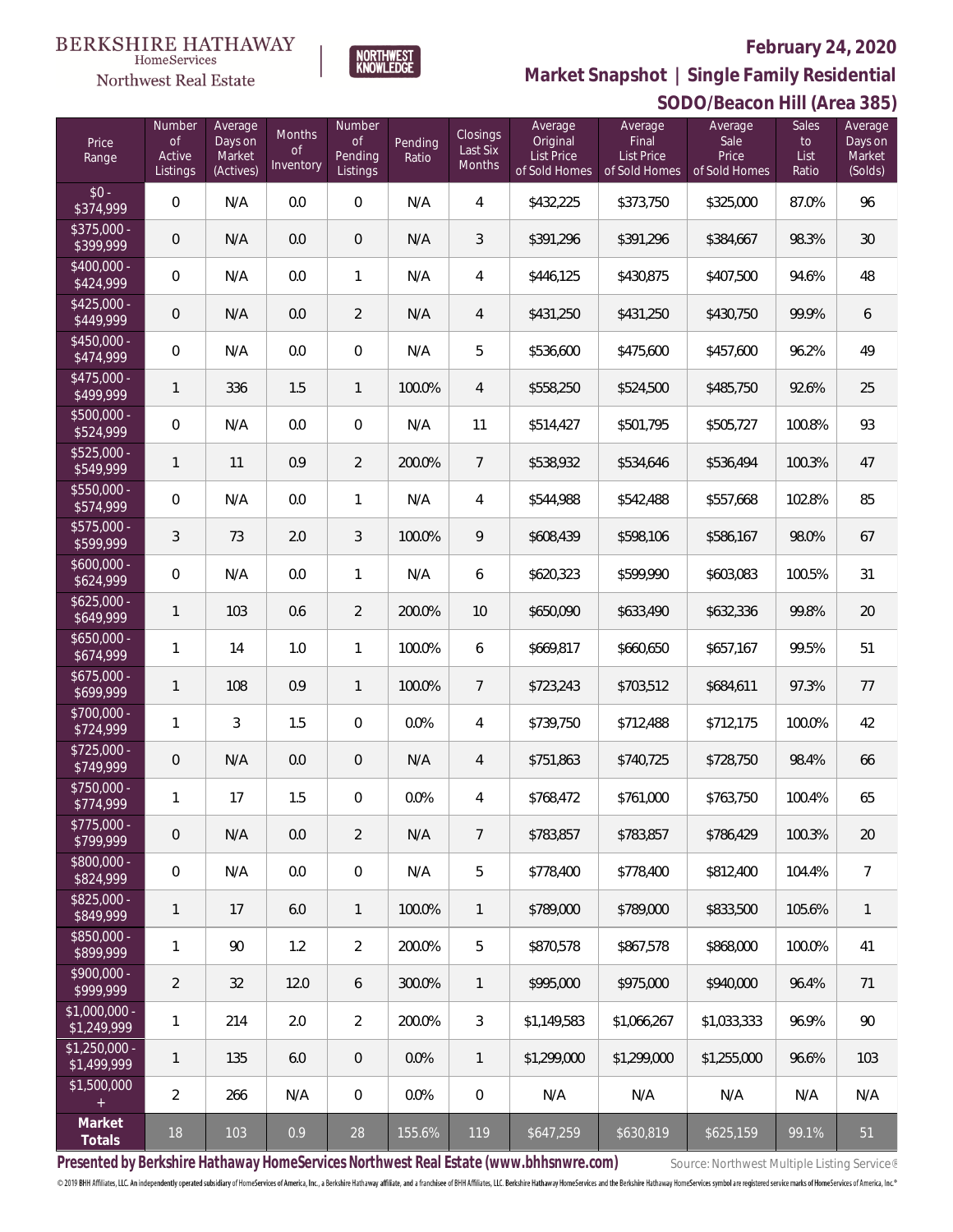

HomeServices

**Market Snapshot | Single Family Residential**

#### **Northwest Real Estate Central Seattle (Area 390)** Number Average Number Average Average Average Sales Average Months Closings Days on Final Sale Price of of Pending Original to Days on of Last Six Pending List Price List Price Price Active Market Ratio List Market Range **Inventory** Months of Sold Homes Listings (Actives) Listings of Sold Homes of Sold Homes Ratio (Solds)  $$0 - $99$ \$599,999 0 N/A 0.0 2 N/A 16 \$549,550 \$517,090 \$520,563 100.7% 59 \$600,000<br>\$649,999 \$649,999 0 N/A 0.0 0 N/A 5 \$642,731 \$627,240 \$620,250 98.9% 56 \$650,000<br>\$699.999 \$699,999 <sup>2</sup> <sup>80</sup> 3.0 <sup>1</sup> 50.0% <sup>4</sup> \$746,248 \$695,998 \$677,500 97.3% <sup>22</sup> \$700,000 \$749,999 <sup>2</sup> <sup>12</sup> 1.1 <sup>1</sup> 50.0% <sup>11</sup> \$768,077 \$738,986 \$726,036 98.2% <sup>54</sup> \$750,000<br>\$799,999 \$799,999 <sup>1</sup> <sup>3</sup> 0.9 <sup>1</sup> 100.0% <sup>7</sup> \$809,564 \$787,427 \$768,284 97.6% <sup>76</sup> \$800,000 -<br>\$849,999  $\left[3849,999\right]$  2 83 0.7 0 0.0% 18  $\left[3870,717\right]$   $\left[3836,161\right]$   $\left[3826,025\right]$  98.8% 42 \$850,000<br>\$899,999 \$899,999 <sup>2</sup> <sup>51</sup> 0.9 <sup>2</sup> 100.0% <sup>14</sup> \$900,486 \$886,846 \$879,607 99.2% <sup>21</sup> \$900,000 \$949,999 <sup>0</sup> N/A 0.0 <sup>3</sup> N/A <sup>16</sup> \$928,681 \$903,309 \$915,437 101.3% <sup>31</sup> \$950,000 \$999,999 <sup>4</sup> <sup>52</sup> 2.7 <sup>1</sup> 25.0% <sup>9</sup> \$1,028,211 \$1,002,756 \$972,989 97.0% <sup>18</sup> \$1,000,000 -<br>\$1,099,999 \$1,099,999 <sup>1</sup> <sup>3</sup> 0.4 <sup>1</sup> 100.0% <sup>15</sup> \$1,064,793 \$1,063,460 \$1,041,614 97.9% <sup>32</sup> \$1,100,000 -<br>\$1,199,999 \$1,199,999 <sup>3</sup> <sup>23</sup> 0.9 <sup>3</sup> 100.0% <sup>19</sup> \$1,152,603 \$1,135,761 \$1,138,179 100.2% <sup>28</sup> \$1,200,000 -<br>\$1,299,999 \$1,299,999 <sup>4</sup> <sup>53</sup> 1.7 <sup>4</sup> 100.0% <sup>14</sup> \$1,243,556 \$1,243,556 \$1,249,782 100.5% <sup>21</sup> \$1,300,000 -  $\textcolor{red}{\mathbf{[339,999]}} \quad \textcolor{red}{\mathbf{[33}}} \quad \textcolor{red}{\mathbf{[338,353]}} \quad \textcolor{red}{\mathbf{[31,335,353]}} \quad \textcolor{red}{\mathbf{[31,330,350]}} \quad \textcolor{red}{\mathbf{[31,352,453]}} \quad \textcolor{red}{\mathbf{[101.7\%}} \quad \textcolor{red}{\mathbf{[21,330]}} \quad \textcolor{red}{\mathbf{[31,330]}} \quad \textcolor{red}{\mathbf{[31,352,453]$ \$1,400,000 - \$1,499,999 <sup>1</sup> <sup>1</sup> 0.7 <sup>0</sup> 0.0% <sup>9</sup> \$1,499,444 \$1,476,556 \$1,448,111 98.1% <sup>53</sup> \$1,500,000 - \$1,599,999 0 N/A 0.0 2 N/A 16 \$1,561,250 \$1,538,938 \$1,531,061 99.5% 28 \$1,600,000 - \$1,699,999 <sup>2</sup> <sup>91</sup> 1.5 <sup>1</sup> 50.0% <sup>8</sup> \$1,697,188 \$1,660,313 \$1,619,938 97.6% <sup>49</sup> \$1,700,000<br>\$1,799,999  $\textcolor{red}{\mathbf{[31,799,999}}}$  2 50 1.5 3 150.0% 8 \$1,923,998 \$1,792,873 \$1,747,875 97.5% 105 \$1,800,000<br>\$1,899,999

| \$1,999,999                   | 4              | 59  | 2.7 | 3              | 75.0%   | 9              | \$2,052,556 | \$1,976,994 | \$1,953,056 | 98.8%  | 38  |
|-------------------------------|----------------|-----|-----|----------------|---------|----------------|-------------|-------------|-------------|--------|-----|
| $$2,000,000 -$<br>\$2,249,999 |                | 187 | 0.6 |                | 100.0%  | 10             | \$2,182,800 | \$2,136,800 | \$2,120,950 | 99.3%  | 34  |
| $$2.250.000 -$<br>\$2,499,999 | 3              | 67  | 2.6 | 3              | 100.0%  | $7^{\circ}$    | \$2,454,857 | \$2,404,857 | \$2,356,071 | 98.0%  | 52  |
| $$2,500,000 -$<br>\$2,749,999 | $\mathfrak{D}$ | 91  | 6.0 | $\overline{2}$ | 100.0%  | $\mathcal{P}$  | \$2,622,500 | \$2,622,500 | \$2,638,000 | 100.6% | 99  |
| $$2,750,000 -$<br>\$2,999,999 | 2              | 72  | 1.7 | $\Omega$       | $0.0\%$ | $\overline{7}$ | \$3.051.214 | \$3.015.000 | \$2,882,143 | 95.6%  | 70  |
| $$3,000,000 -$<br>\$3,999,999 | $\mathfrak{D}$ | 22  | 1.0 | $\mathcal{P}$  | 100.0%  | 12             | \$3.674.583 | \$3,479,167 | \$3,376,002 | 97.0%  | 61  |
| \$4,000,000<br>$+$            | 6              | 234 | 9.0 | $\overline{0}$ | 0.0%    | 4              | \$8,148,750 | \$7.735.750 | \$6,925,000 | 89.5%  | 244 |
| Market<br>Totals              | 51             | 79  | 1.2 | 43             | 84.3%   | 266            | \$1,524,379 | \$1,480,994 | \$1,450,142 | 97.9%  | 45  |

\$1,899,999 <sup>3</sup> <sup>85</sup> 2.0 <sup>4</sup> 133.3% <sup>9</sup> \$1,975,556 \$1,892,556 \$1,832,556 96.8% <sup>63</sup>

**Presented by Berkshire Hathaway HomeServices Northwest Real Estate (www.bhhsnwre.com)** Source: Northwest Multiple Listing Service®

\$1,900,000 -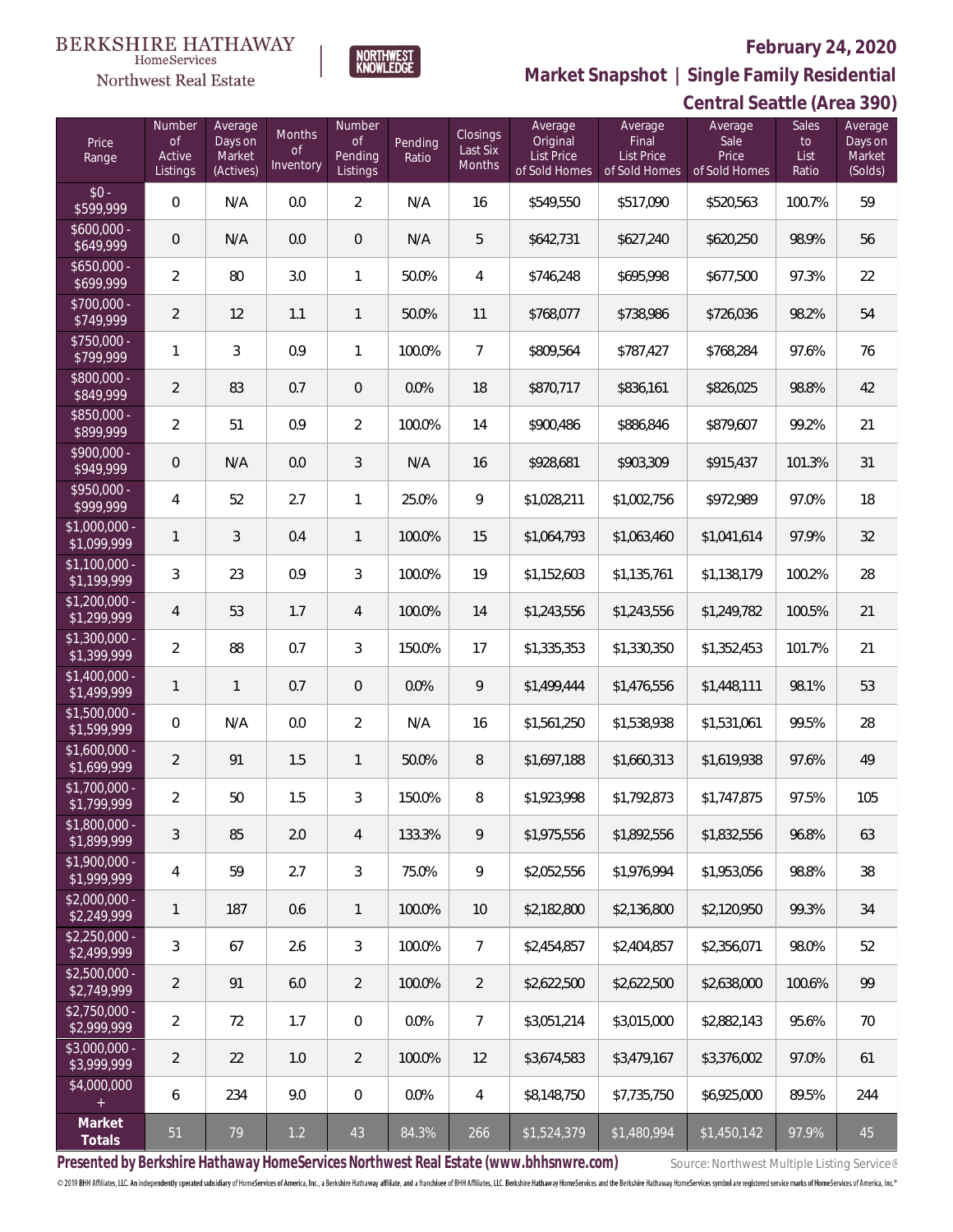### **BERKSHIRE HATHAWAY**  $\label{lem:sevices} \textsc{Home} \textsc{Service} \textsc{s}$

# Northwest Real Estate



# **February 24, 2020**

**Market Snapshot | Single Family Residential**

|                               |                                           |                                           |                                  |                                            |                  |                                |                                                    |                                                        | Queen Anne/Magnolia (Area 700)            |                              |                                         |
|-------------------------------|-------------------------------------------|-------------------------------------------|----------------------------------|--------------------------------------------|------------------|--------------------------------|----------------------------------------------------|--------------------------------------------------------|-------------------------------------------|------------------------------|-----------------------------------------|
| Price<br>Range                | Number<br><b>of</b><br>Active<br>Listings | Average<br>Days on<br>Market<br>(Actives) | Months<br><b>of</b><br>Inventory | Number<br><b>of</b><br>Pending<br>Listings | Pending<br>Ratio | Closings<br>Last Six<br>Months | Average<br>Original<br>List Price<br>of Sold Homes | Average<br>Final<br><b>List Price</b><br>of Sold Homes | Average<br>Sale<br>Price<br>of Sold Homes | Sales<br>to<br>List<br>Ratio | Average<br>Days on<br>Market<br>(Solds) |
| $$0 -$<br>\$699,999           | $\mathbf{1}$                              | 3                                         | 0.4                              | $\overline{4}$                             | 400.0%           | 17                             | \$681,693                                          | \$659,778                                              | \$629,006                                 | 95.3%                        | 48                                      |
| \$700,000 -<br>\$749,999      | $\mathbf{1}$                              | 3                                         | 0.7                              | $\mathbf{1}$                               | 100.0%           | 9                              | \$758,111                                          | \$746,444                                              | \$721,611                                 | 96.7%                        | 76                                      |
| \$750,000 -<br>\$799,999      | $\overline{0}$                            | N/A                                       | 0.0                              | $\overline{2}$                             | N/A              | $\mathsf q$                    | \$778,106                                          | \$768,206                                              | \$768,944                                 | 100.1%                       | 21                                      |
| \$800,000 -<br>\$824,999      | $\mathsf{O}\xspace$                       | N/A                                       | 0.0                              | $\mathbf 0$                                | N/A              | 5                              | \$810,600                                          | \$799,200                                              | \$807,200                                 | 101.0%                       | 18                                      |
| $$825,000 -$<br>\$849,999     | $\overline{0}$                            | N/A                                       | 0.0                              | $\,0\,$                                    | N/A              | $\mathsf q$                    | \$836,883                                          | \$834,556                                              | \$837,367                                 | 100.3%                       | 17                                      |
| \$850,000 -<br>\$874,999      | 1                                         | 33                                        | 0.5                              | $\mathbf 0$                                | 0.0%             | 11                             | \$881,268                                          | \$857,445                                              | \$859,891                                 | 100.3%                       | 32                                      |
| $$875,000 -$<br>\$899,999     | $\overline{0}$                            | N/A                                       | 0.0                              | $\mathbf{1}$                               | N/A              | 10                             | \$909,165                                          | \$889,270                                              | \$887,985                                 | 99.9%                        | 32                                      |
| $$900,000 -$<br>\$924,999     | 1                                         | 4                                         | 0.6                              | $\overline{0}$                             | 0.0%             | 10                             | \$928,200                                          | \$910,600                                              | \$906,170                                 | 99.5%                        | 35                                      |
| $$925,000 -$<br>\$949,999     | 1                                         | 4                                         | 3.0                              | $\overline{2}$                             | 200.0%           | $\overline{2}$                 | \$1,000,000                                        | \$932,000                                              | \$927,000                                 | 99.5%                        | 57                                      |
| $$950,000 -$<br>\$974,999     | $\overline{2}$                            | 23                                        | 1.7                              | $\overline{2}$                             | 100.0%           | $7\overline{ }$                | \$1,018,107                                        | \$990,386                                              | \$960,071                                 | 96.9%                        | 57                                      |
| $$975,000 -$<br>\$999,999     | $\mathbf 0$                               | N/A                                       | 0.0                              | $\mathbf{1}$                               | N/A              | 6                              | \$1,009,167                                        | \$959,833                                              | \$987,500                                 | 102.9%                       | 15                                      |
| $$1,000,000 -$<br>\$1,099,999 | 1                                         | 4                                         | 0.3                              | $\overline{2}$                             | 200.0%           | 22                             | \$1,097,182                                        | \$1,057,386                                            | \$1,047,636                               | 99.1%                        | 43                                      |
| $$1,100,000$ -<br>\$1,199,999 | 3                                         | 74                                        | 1.0                              | $\mathbf{1}$                               | 33.3%            | 18                             | \$1,186,718                                        | \$1,165,551                                            | \$1,143,752                               | 98.1%                        | 28                                      |
| $$1,200,000 -$<br>\$1,299,999 | 3                                         | 34                                        | 1.0                              | 1                                          | 33.3%            | 18                             | \$1,276,858                                        | \$1,244,053                                            | \$1,251,333                               | 100.6%                       | 38                                      |
| $$1,300,000 -$<br>\$1,399,999 | 1                                         | 13                                        | 0.3                              | $\overline{4}$                             | 400.0%           | 18                             | \$1,370,719                                        | \$1,347,499                                            | \$1,340,111                               | 99.5%                        | $40\,$                                  |
| $$1,400,000$ -<br>\$1,499,999 | $\overline{2}$                            | 53                                        | 1.0                              | 4                                          | 200.0%           | 12                             | \$1,450,333                                        | \$1,433,833                                            | \$1,446,736                               | 100.9%                       | 34                                      |
| \$1,500,000<br>\$1,599,999    | 2                                         | 25                                        | 1.1                              | 2                                          | 100.0%           | 11                             | \$1,622,850                                        | \$1,587,041                                            | \$1,555,193                               | 98.0%                        | 43                                      |
| $$1,600,000 -$<br>\$1,699,999 | $\overline{0}$                            | N/A                                       | 0.0                              | $\overline{2}$                             | N/A              | 9                              | \$1,763,883                                        | \$1,698,550                                            | \$1,628,889                               | 95.9%                        | 66                                      |
| $$1,700,000 -$<br>\$1,799,999 | $\mathbf{0}$                              | N/A                                       | 0.0                              | $\mathbf{1}$                               | N/A              | 6                              | \$1,794,808                                        | \$1,773,817                                            | \$1,748,167                               | 98.6%                        | 48                                      |
| $$1,800,000 -$<br>\$1,999,999 | 3                                         | 73                                        | 1.5                              | $\overline{0}$                             | 0.0%             | 12                             | \$2,002,333                                        | \$1,934,333                                            | \$1,880,958                               | 97.2%                        | 64                                      |
| $$2.000.000 -$<br>\$2,249,999 | 3                                         | 123                                       | 3.0                              | $\overline{0}$                             | 0.0%             | 6                              | \$2,130,833                                        | \$2,100,833                                            | \$2,085,000                               | 99.2%                        | 32                                      |
| $$2,250,000 -$<br>\$2,499,999 | 4                                         | 55                                        | 4.8                              | $\overline{4}$                             | 100.0%           | 5                              | \$2,464,600                                        | \$2,444,600                                            | \$2,365,000                               | 96.7%                        | 50                                      |
| $$2,500,000 -$<br>\$2,999,999 | 4                                         | 47                                        | 4.8                              | $\mathbf{1}$                               | 25.0%            | 5                              | \$3,556,000                                        | \$3,043,800                                            | \$2,735,000                               | 89.9%                        | 201                                     |
| $$3.000.000 -$<br>\$3,999,999 | $\overline{0}$                            | N/A                                       | 0.0                              | $\overline{0}$                             | N/A              | 5                              | \$3,715,198                                        | \$3,675,000                                            | \$3,409,000                               | 92.8%                        | 167                                     |
| \$4,000,000<br>$+$            | 4                                         | 183                                       | 24.0                             | $\overline{2}$                             | 50.0%            | 1                              | \$4,995,000                                        | \$4,995,000                                            | \$4,400,000                               | 88.1%                        | 13                                      |
| Market<br>Totals              | 37                                        | 63                                        | 0.9                              | 37                                         | 100.0%           | 243                            | \$1,340,702                                        | \$1,302,280                                            | \$1,273,684                               | 97.8%                        | 46                                      |

Presented by Berkshire Hathaway HomeServices Northwest Real Estate (www.bhhsnwre.com) Source: Northwest Multiple Listing Service®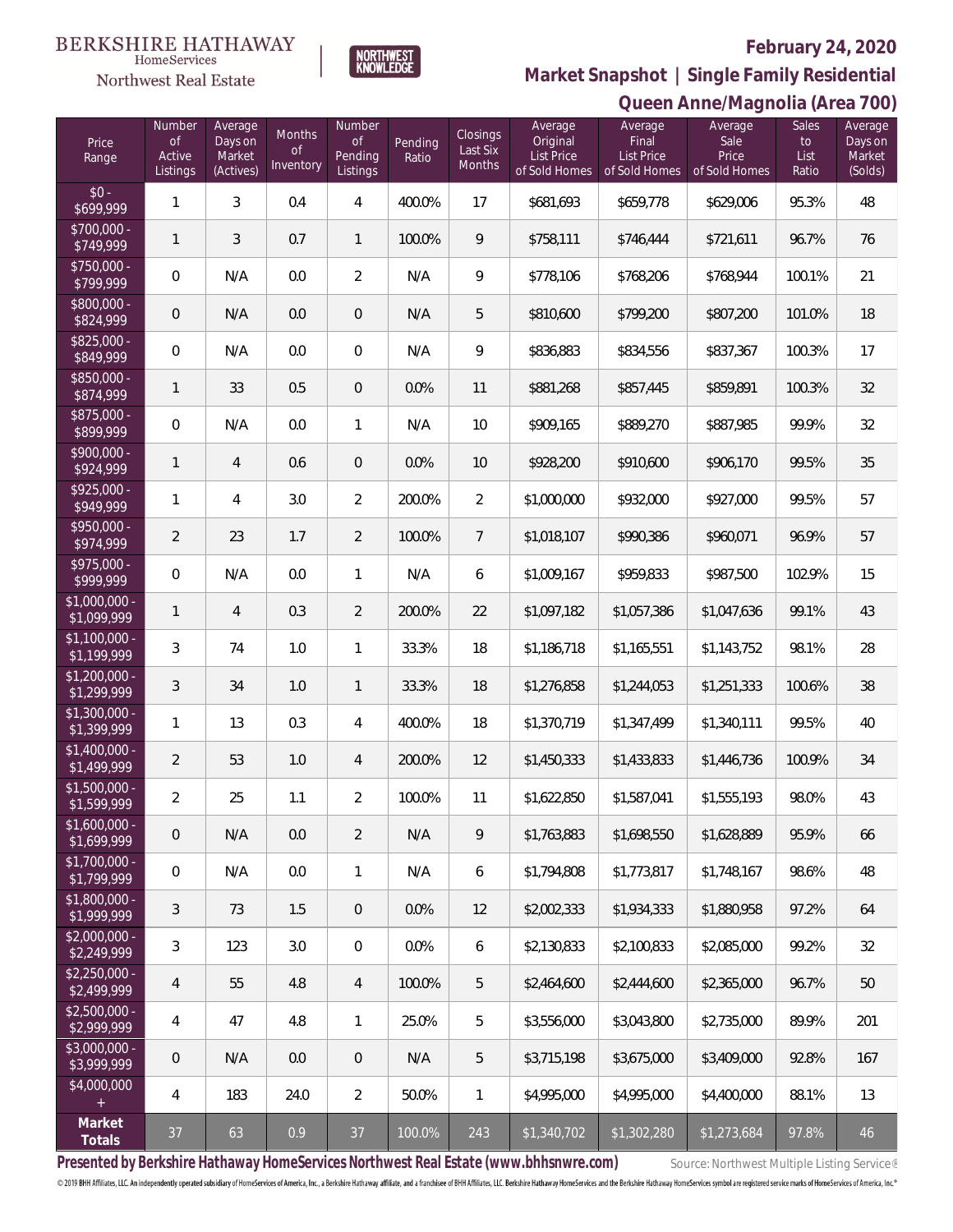

 $\label{lem:sevices} \textsc{Home} \textsc{Service} \textsc{s}$ 

**Belltown/Downtown Seattle (Area 701) Market Snapshot | Single Family Residential**

|                               |                                    |                                           |                                      |                                            |                  |                                |                                                    |                                                        | DEIITOWIT/DOWITIOWIT SEATTIE (ALEA 701)   |                                     |                                         |
|-------------------------------|------------------------------------|-------------------------------------------|--------------------------------------|--------------------------------------------|------------------|--------------------------------|----------------------------------------------------|--------------------------------------------------------|-------------------------------------------|-------------------------------------|-----------------------------------------|
| Price<br>Range                | Number<br>of<br>Active<br>Listings | Average<br>Days on<br>Market<br>(Actives) | Months<br>$\mathsf{of}$<br>Inventory | Number<br><b>of</b><br>Pending<br>Listings | Pending<br>Ratio | Closings<br>Last Six<br>Months | Average<br>Original<br>List Price<br>of Sold Homes | Average<br>Final<br><b>List Price</b><br>of Sold Homes | Average<br>Sale<br>Price<br>of Sold Homes | <b>Sales</b><br>to<br>List<br>Ratio | Average<br>Days on<br>Market<br>(Solds) |
| $$0 -$<br>\$499,999           | 0                                  | N/A                                       | N/A                                  | $\overline{0}$                             | N/A              | 0                              | N/A                                                | N/A                                                    | N/A                                       | N/A                                 | N/A                                     |
| $$500,000 -$<br>\$524,999     | $\theta$                           | N/A                                       | N/A                                  | $\mathbf 0$                                | N/A              | $\mathbf 0$                    | N/A                                                | N/A                                                    | N/A                                       | N/A                                 | N/A                                     |
| $$525,000 -$<br>\$549,999     | 0                                  | N/A                                       | N/A                                  | $\mathbf 0$                                | N/A              | $\mathbf 0$                    | N/A                                                | N/A                                                    | N/A                                       | N/A                                 | N/A                                     |
| $$550.000 -$<br>\$574,999     | $\theta$                           | N/A                                       | N/A                                  | $\mathbf 0$                                | N/A              | $\mathbf 0$                    | N/A                                                | N/A                                                    | N/A                                       | N/A                                 | N/A                                     |
| $$575,000 -$<br>\$599,999     | 0                                  | N/A                                       | N/A                                  | $\mathbf 0$                                | N/A              | $\mathbf 0$                    | N/A                                                | N/A                                                    | N/A                                       | N/A                                 | N/A                                     |
| $$600,000 -$<br>\$624,999     | $\mathbf 0$                        | N/A                                       | N/A                                  | $\mathbf 0$                                | N/A              | $\mathbf 0$                    | N/A                                                | N/A                                                    | N/A                                       | N/A                                 | N/A                                     |
| $$625,000 -$<br>\$649,999     | 0                                  | N/A                                       | N/A                                  | $\mathbf 0$                                | N/A              | $\mathbf 0$                    | N/A                                                | N/A                                                    | N/A                                       | N/A                                 | N/A                                     |
| $$650,000 -$<br>\$674,999     | $\mathbf 0$                        | N/A                                       | N/A                                  | $\mathbf 0$                                | N/A              | $\mathbf 0$                    | N/A                                                | N/A                                                    | N/A                                       | N/A                                 | N/A                                     |
| $$675,000 -$<br>\$699,999     | 0                                  | N/A                                       | N/A                                  | $\mathbf 0$                                | N/A              | $\mathbf 0$                    | N/A                                                | N/A                                                    | N/A                                       | N/A                                 | N/A                                     |
| \$700,000 -<br>\$724,999      | $\theta$                           | N/A                                       | N/A                                  | $\overline{0}$                             | N/A              | $\mathbf 0$                    | N/A                                                | N/A                                                    | N/A                                       | N/A                                 | N/A                                     |
| $$725,000 -$<br>\$749,999     | 0                                  | N/A                                       | N/A                                  | $\overline{0}$                             | N/A              | $\mathbf 0$                    | N/A                                                | N/A                                                    | N/A                                       | N/A                                 | N/A                                     |
| \$750,000 -<br>\$774,999      | $\mathbf 0$                        | N/A                                       | N/A                                  | $\mathbf 0$                                | N/A              | $\mathbf 0$                    | N/A                                                | N/A                                                    | N/A                                       | N/A                                 | N/A                                     |
| $$775,000 -$<br>\$799,999     | 0                                  | N/A                                       | N/A                                  | $\overline{0}$                             | N/A              | $\mathbf 0$                    | N/A                                                | N/A                                                    | N/A                                       | N/A                                 | N/A                                     |
| \$800,000 -<br>\$824,999      | 0                                  | N/A                                       | N/A                                  | $\overline{0}$                             | N/A              | $\mathbf 0$                    | N/A                                                | N/A                                                    | N/A                                       | N/A                                 | N/A                                     |
| $$825,000 -$<br>\$849,999     | 0                                  | N/A                                       | N/A                                  | $\overline{0}$                             | N/A              | $\mathbf 0$                    | N/A                                                | N/A                                                    | N/A                                       | N/A                                 | N/A                                     |
| \$850,000 -<br>\$874,999      | $\overline{0}$                     | N/A                                       | N/A                                  | $\overline{0}$                             | N/A              | $\mathbf 0$                    | N/A                                                | N/A                                                    | N/A                                       | N/A                                 | N/A                                     |
| \$875,000 -<br>\$899,999      | 0                                  | N/A                                       | N/A                                  | $\Omega$                                   | N/A              | 0                              | N/A                                                | N/A                                                    | N/A                                       | N/A                                 | N/A                                     |
| \$900,000 -<br>\$924,999      | $\overline{0}$                     | N/A                                       | N/A                                  | $\overline{0}$                             | N/A              | 0                              | N/A                                                | N/A                                                    | N/A                                       | N/A                                 | N/A                                     |
| \$925,000 -<br>\$949,999      | 0                                  | N/A                                       | N/A                                  | $\mathbf 0$                                | N/A              | 0                              | N/A                                                | N/A                                                    | N/A                                       | N/A                                 | N/A                                     |
| \$950,000 -<br>\$974,999      | 0                                  | N/A                                       | N/A                                  | $\overline{0}$                             | N/A              | 0                              | N/A                                                | N/A                                                    | N/A                                       | N/A                                 | N/A                                     |
| \$975,000 -<br>\$999,999      | 0                                  | N/A                                       | N/A                                  | $\mathbf 0$                                | N/A              | $\mathbf 0$                    | N/A                                                | N/A                                                    | N/A                                       | N/A                                 | N/A                                     |
| \$1,000,000 -<br>\$1,999,999  | 0                                  | N/A                                       | N/A                                  | $\overline{0}$                             | N/A              | 0                              | N/A                                                | N/A                                                    | N/A                                       | N/A                                 | N/A                                     |
| $$2,000,000 -$<br>\$2,999,999 | 0                                  | N/A                                       | N/A                                  | $\mathbf 0$                                | N/A              | 0                              | N/A                                                | N/A                                                    | N/A                                       | N/A                                 | N/A                                     |
| \$3,000,000 -<br>\$3,999,999  | 0                                  | N/A                                       | N/A                                  | $\overline{0}$                             | N/A              | 0                              | N/A                                                | N/A                                                    | N/A                                       | N/A                                 | N/A                                     |
| \$4,000,000<br>$\pm$          | 0                                  | N/A                                       | N/A                                  | $\mathbf 0$                                | N/A              | $\mathbf 0$                    | N/A                                                | N/A                                                    | N/A                                       | N/A                                 | N/A                                     |
| Market<br>Totals              | $\boldsymbol{0}$                   | N/A                                       | N/A                                  | $\mathbf 0$                                | N/A              | $\mathbf 0$                    | $\mathsf{N}/\mathsf{A}$                            | N/A                                                    | N/A                                       | N/A                                 | N/A                                     |

Presented by Berkshire Hathaway HomeServices Northwest Real Estate (www.bhhsnwre.com) Source: Northwest Multiple Listing Service®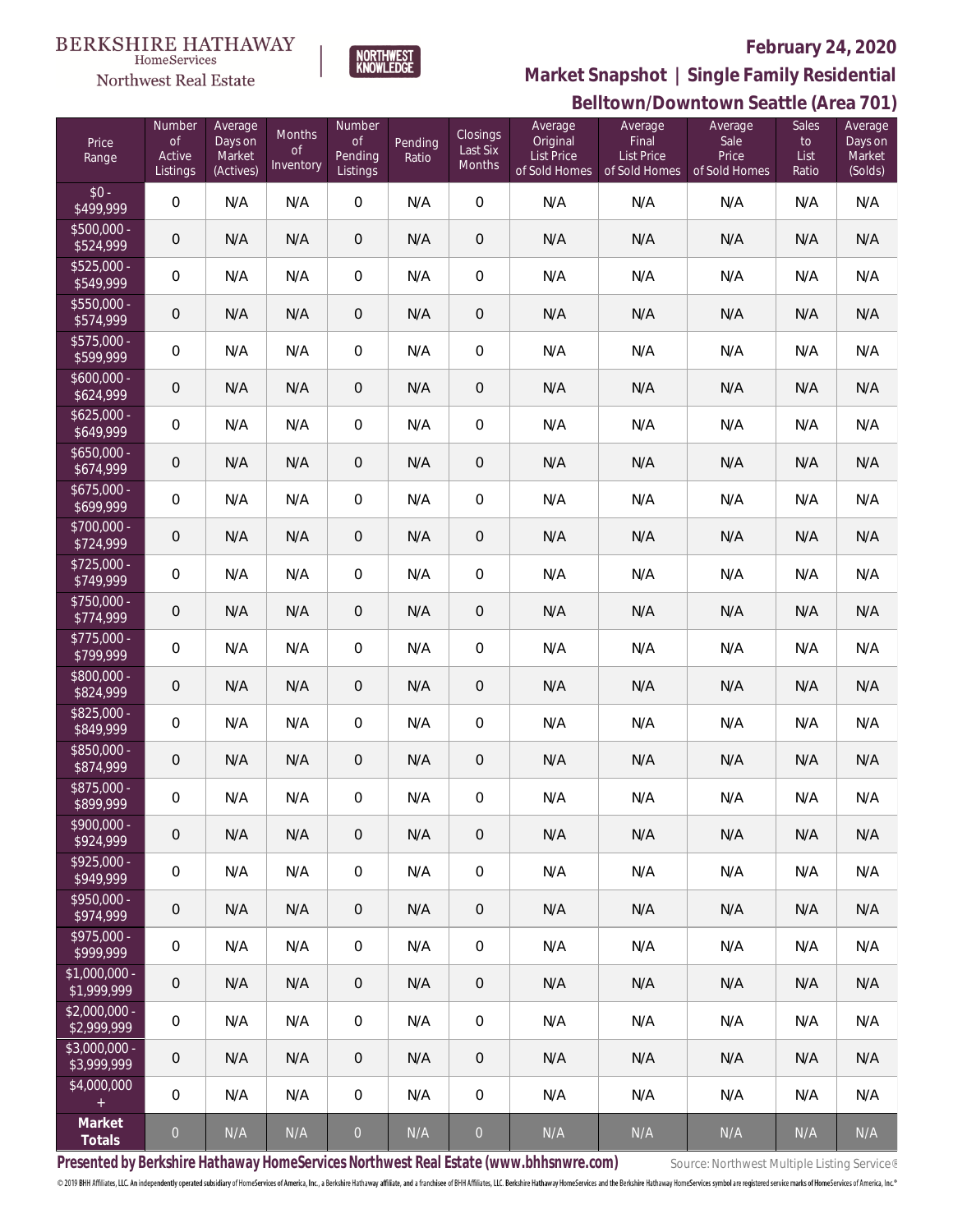

**BERKSHIRE HATHAWAY** 

 $\label{lem:sevices} \textsc{Home} \textsc{Service} \textsc{s}$ Northwest Real Estate

**Ballard/Greenlake (Area 705) Market Snapshot | Single Family Residential**

|                                      |                                           |                                           |                                  |                                            |                  |                                              |                                                           |                                                 | Dallal U/OI CCHIANG (ALCA 700)            |                                     |                                         |
|--------------------------------------|-------------------------------------------|-------------------------------------------|----------------------------------|--------------------------------------------|------------------|----------------------------------------------|-----------------------------------------------------------|-------------------------------------------------|-------------------------------------------|-------------------------------------|-----------------------------------------|
| Price<br>Range                       | Number<br><b>of</b><br>Active<br>Listings | Average<br>Days on<br>Market<br>(Actives) | Months<br><b>of</b><br>Inventory | Number<br><b>of</b><br>Pending<br>Listings | Pending<br>Ratio | <b>Closings</b><br>Last Six<br><b>Months</b> | Average<br>Original<br><b>List Price</b><br>of Sold Homes | Average<br>Final<br>List Price<br>of Sold Homes | Average<br>Sale<br>Price<br>of Sold Homes | <b>Sales</b><br>to<br>List<br>Ratio | Average<br>Days on<br>Market<br>(Solds) |
| $$0 -$<br>\$499,999                  | 2                                         | 377                                       | 0.5                              | $\mathbf{1}$                               | 50.0%            | 25                                           | \$466,078                                                 | \$444,714                                       | \$432,445                                 | 97.2%                               | 48                                      |
| $$500,000 -$<br>\$549,999            | $\mathbf{1}$                              | 4                                         | 0.2                              | $\overline{2}$                             | 200.0%           | 26                                           | \$547,142                                                 | \$531,621                                       | \$522,566                                 | 98.3%                               | 55                                      |
| $$550,000 -$<br>\$599,999            | $\overline{2}$                            | 11                                        | 0.3                              | 6                                          | 300.0%           | 35                                           | \$594,539                                                 | \$577,811                                       | \$575,917                                 | 99.7%                               | 27                                      |
| $$600,000 -$<br>\$624,999            | $\mathbf{1}$                              | 6                                         | 0.3                              | $\mathbf{1}$                               | 100.0%           | 21                                           | \$616,030                                                 | \$609,078                                       | \$610,831                                 | 100.3%                              | 24                                      |
| $$625,000 -$<br>\$649,999            | 3                                         | $\overline{7}$                            | 0.9                              | $\mathbf{1}$                               | 33.3%            | 20                                           | \$641,257                                                 | \$634,107                                       | \$635,100                                 | 100.2%                              | 28                                      |
| $$650,000 -$<br>\$674,999            | 4                                         | 183                                       | 1.0                              | $\overline{2}$                             | 50.0%            | 24                                           | \$674,228                                                 | \$665,305                                       | \$661,290                                 | 99.4%                               | 26                                      |
| $$675,000 -$<br>\$699,999            | 6                                         | 11                                        | 1.1                              | 14                                         | 233.3%           | 34                                           | \$698,458                                                 | \$686,368                                       | \$683,628                                 | 99.6%                               | 29                                      |
| $$700,000 -$<br>\$724,999            | 1                                         | 3                                         | 0.2                              | 3                                          | 300.0%           | 25                                           | \$712,174                                                 | \$702,132                                       | \$709,742                                 | 101.1%                              | $20\,$                                  |
| $$725,000 -$<br>\$749,999            | 4                                         | 50                                        | 0.7                              | $\overline{2}$                             | 50.0%            | 36                                           | \$751,798                                                 | \$739,930                                       | \$736,747                                 | 99.6%                               | 27                                      |
| \$750,000 -<br>\$774,999             | 2                                         | 15                                        | 0.4                              | 3                                          | 150.0%           | 27                                           | \$754,614                                                 | \$742,283                                       | \$757,204                                 | 102.0%                              | 26                                      |
| $$775,000 -$<br>\$799,999            | $\overline{7}$                            | 27                                        | 1.4                              | $\overline{0}$                             | 0.0%             | 30                                           | \$791,486                                                 | \$782,032                                       | \$786,312                                 | 100.5%                              | 20                                      |
| \$800,000 -<br>\$824,999             | 3                                         | 6                                         | 0.9                              | $\mathbf{1}$                               | 33.3%            | 19                                           | \$814,918                                                 | \$810,755                                       | \$809,905                                 | 99.9%                               | 21                                      |
| $$825,000 -$<br>\$849,999            | $\overline{2}$                            | 133                                       | 0.7                              | $\overline{2}$                             | 100.0%           | 17                                           | \$869,903                                                 | \$848,035                                       | \$834,438                                 | 98.4%                               | 62                                      |
| \$850,000 -<br>\$874,999             | 1                                         | 4                                         | 0.2                              | $\overline{0}$                             | 0.0%             | 26                                           | \$871,256                                                 | \$857,335                                       | \$859,757                                 | 100.3%                              | 25                                      |
| \$875,000 -<br>\$899,999             | $\mathbf 0$                               | N/A                                       | 0.0                              | 8                                          | N/A              | 20                                           | \$871,618                                                 | \$856,615                                       | \$883,850                                 | 103.2%                              | 16                                      |
| \$900,000 -<br>\$949,999             | 3                                         | 10                                        | 0.5                              | 3                                          | 100.0%           | 37                                           | \$917,824                                                 | \$908,779                                       | \$918,918                                 | 101.1%                              | 23                                      |
| \$950,000 -<br>\$999,999             | 4                                         | 5                                         | 0.6                              | 5                                          | 125.0%           | 38                                           | \$984,747                                                 | \$969,232                                       | \$969,201                                 | 100.0%                              | 28                                      |
| $$1,000,000 -$<br>$\sqrt{1,099,999}$ | $\mathbf{1}$                              | 3                                         | 0.2                              | $\, 8$                                     | 800.0%           | 37                                           | \$1,077,772                                               | \$1,053,159                                     | \$1,040,688                               | 98.8%                               | 36                                      |
| $$1,100,000 -$<br>\$1,199,999        | 5                                         | 112                                       | 0.7                              | $\, 8$                                     | 160.0%           | 44                                           | \$1,149,397                                               | \$1,121,145                                     | \$1,141,693                               | 101.8%                              | 39                                      |
| \$1,200,000 -<br>\$1,299,999         | $\overline{0}$                            | N/A                                       | 0.0                              | $\mathfrak{Z}$                             | N/A              | 27                                           | \$1,198,313                                               | \$1,198,313                                     | \$1,243,647                               | 103.8%                              | 16                                      |
| \$1,300,000 -<br>\$1,399,999         | 3                                         | 62                                        | 1.5                              | $\mathbf{1}$                               | 33.3%            | 12                                           | \$1,371,392                                               | \$1,350,142                                     | \$1,336,917                               | 99.0%                               | 44                                      |
| \$1,400,000 -<br>\$1,499,999         | $\overline{2}$                            | 29                                        | 1.7                              | $\mathfrak{Z}$                             | 150.0%           | $7\overline{ }$                              | \$1,477,136                                               | \$1,422,843                                     | \$1,437,887                               | 101.1%                              | 39                                      |
| $$1,500,000 -$<br>\$1,749,999        | $\, 8$                                    | 66                                        | 2.0                              | $\overline{7}$                             | 87.5%            | 24                                           | \$1,656,122                                               | \$1,629,177                                     | \$1,598,475                               | 98.1%                               | 57                                      |
| $$1,750,000 -$<br>\$1,999,999        | $\overline{4}$                            | 51                                        | 1.7                              | $\mathfrak{Z}$                             | 75.0%            | 14                                           | \$1,879,671                                               | \$1,872,029                                     | \$1,848,321                               | 98.7%                               | 40                                      |
| \$2,000,000<br>$+$                   | $\overline{7}$                            | 99                                        | 5.3                              | 6                                          | 85.7%            | 8                                            | \$2,559,613                                               | \$2,534,613                                     | \$2,447,119                               | 96.5%                               | 43                                      |
| Market<br>Totals                     | 76                                        | 60                                        | 0.7                              | 93                                         | 122.4%           | 633                                          | \$915,077                                                 | \$900,050                                       | \$900,753                                 | 100.1%                              | 31                                      |

Presented by Berkshire Hathaway HomeServices Northwest Real Estate (www.bhhsnwre.com) Source: Northwest Multiple Listing Service®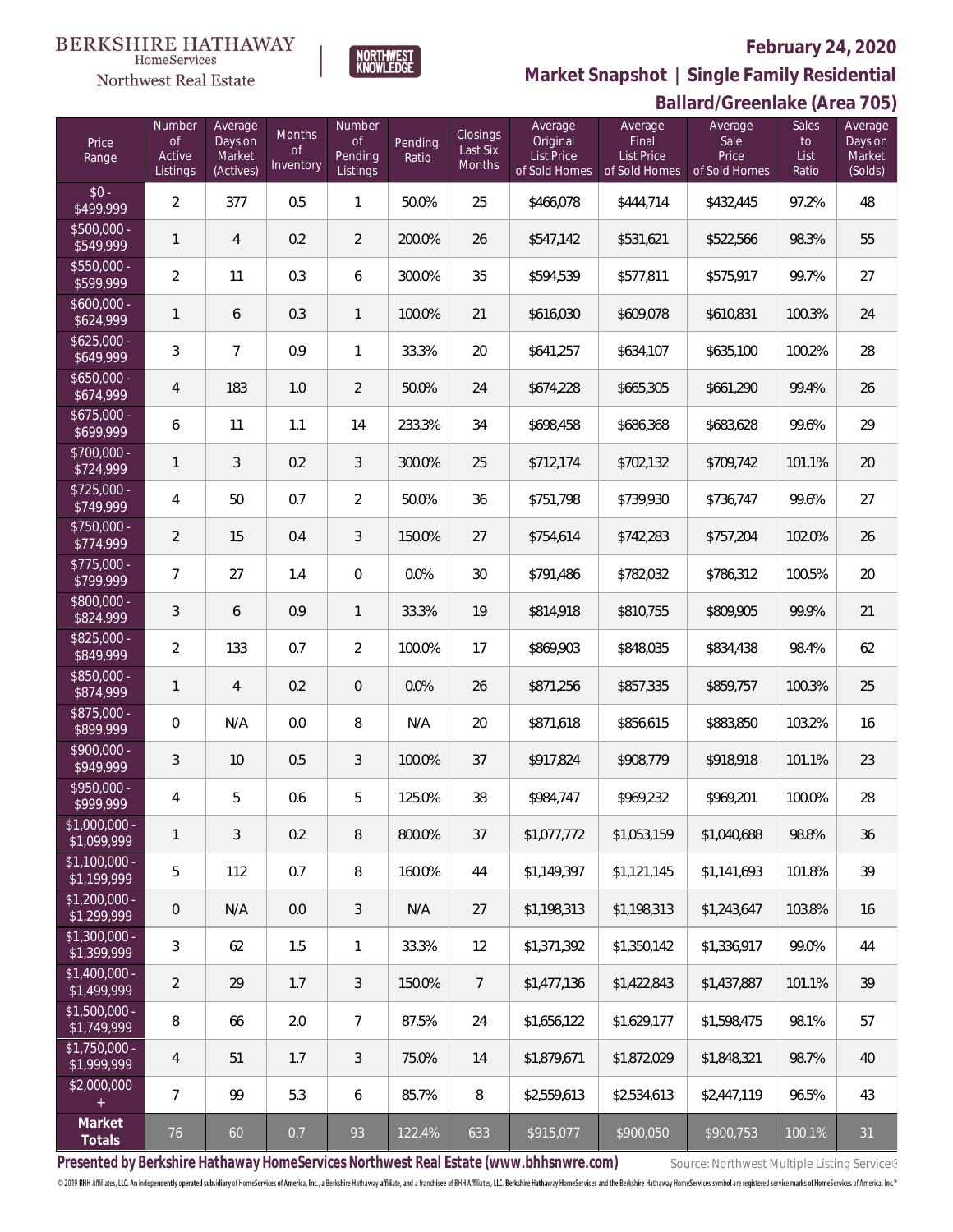Sales Average

**North Seattle (Area 710)**



Number

**Market Snapshot | Single Family Residential**

Average

Average

Average

#### **BERKSHIRE HATHAWAY NORTHWEST**<br>KNOWLEDGE HomeServices Northwest Real Estate

Number Average

 $\frac{$50}{$50}$ 

 $rac{1}{$55}\over{$55}$ 

 $\frac{$60}{$6}$ 

 $\frac{1}{6}$ <br> $\frac{1}{6}$ 

 $$67$ <br> $$6$ 

 $$80$ 

 $$82$ <br> $$8$ 

 $$85$ <br> $$8$ 

 $$87$ <br> $$8$ 

 $\frac{100}{90}$ 

 $$95$ 

 $\overline{\$1,C}$ 

 $$1,51,51,$ 

 $$1,2$ <br> $$1,2$ 

 $$1,3$ <br> $$1,3$ 

 $$1,4$ <br> $$1,4$ 

 $$1,5$ <br> $$1,7$ 

 $$1,7$ <br> $$1,7$ 

 $$2,0$ <br>\$2,4

 $$2,5$ 

| Price<br>Range               | $\mathsf{of}$<br>Active<br>Listings | Days on<br>Market<br>(Actives) | Months<br>Οf<br>Inventory | <b>of</b><br>Pending<br>Listings | Pending<br>Ratio | <b>Closings</b><br>Last Six<br>Months | Original<br>List Price<br>of Sold Homes | Final<br><b>List Price</b><br>of Sold Homes | Sale<br>Price<br>of Sold Homes | to<br>List<br>Ratio | Days on<br>Market<br>(Solds) |
|------------------------------|-------------------------------------|--------------------------------|---------------------------|----------------------------------|------------------|---------------------------------------|-----------------------------------------|---------------------------------------------|--------------------------------|---------------------|------------------------------|
| $$0 -$<br>\$499,999          | $\overline{0}$                      | N/A                            | 0.0                       | 5                                | N/A              | 14                                    | \$482,204                               | \$470,061                                   | \$462,568                      | 98.4%               | 35                           |
| $$500,000 -$<br>\$549,999    | $\overline{2}$                      | 5                              | 0.6                       | 1                                | 50.0%            | 20                                    | \$540,238                               | \$526,335                                   | \$526,405                      | 100.0%              | 42                           |
| \$550,000 -<br>\$599,999     | 1                                   | 42                             | 0.2                       | 10                               | 1,000.0%         | 27                                    | \$591,975                               | \$575,893                                   | \$577,698                      | 100.3%              | 45                           |
| $$600,000 -$<br>\$649,999    | $\overline{2}$                      | 12                             | 0.4                       | 3                                | 150.0%           | 34                                    | \$643,539                               | \$625,082                                   | \$620,729                      | 99.3%               | 51                           |
| $$650,000 -$<br>\$674,999    | $\overline{0}$                      | N/A                            | 0.0                       | 0                                | N/A              | 15                                    | \$666,920                               | \$650,853                                   | \$659,863                      | 101.4%              | 24                           |
| \$675,000 -<br>\$699,999     | $\overline{4}$                      | 8                              | 1.3                       | 5                                | 125.0%           | 19                                    | \$715,226                               | \$696,010                                   | \$688,447                      | 98.9%               | 31                           |
| \$700,000 -<br>\$724,999     | 1                                   | 3                              | 0.3                       | $\mathbf{1}$                     | 100.0%           | 19                                    | \$803,168                               | \$748,958                                   | \$710,247                      | 94.8%               | 49                           |
| $$725,000 -$<br>\$749,999    | $\mathsf{O}\xspace$                 | N/A                            | 0.0                       | $\overline{2}$                   | N/A              | 22                                    | \$764,622                               | \$730,979                                   | \$734,398                      | 100.5%              | 38                           |
| \$750,000 -<br>\$774,999     | 1                                   | 48                             | 0.3                       | 3                                | 300.0%           | 23                                    | \$779,876                               | \$763,353                                   | \$759,370                      | 99.5%               | 38                           |
| $$775,000 -$<br>\$799,999    | $\mathsf{O}\xspace$                 | N/A                            | 0.0                       | 4                                | N/A              | 23                                    | \$807,898                               | \$787,946                                   | \$783,543                      | 99.4%               | 24                           |
| \$800,000 -<br>\$824,999     | $\mathbf 0$                         | N/A                            | 0.0                       | 3                                | N/A              | 20                                    | \$798,190                               | \$789,690                                   | \$809,500                      | 102.5%              | 21                           |
| \$825,000 -<br>\$849,999     | $\overline{2}$                      | 5                              | 0.5                       | 0                                | 0.0%             | 23                                    | \$848,567                               | \$836,276                                   | \$836,355                      | 100.0%              | 35                           |
| \$850,000 -<br>\$874,999     | $\mathfrak{Z}$                      | 9                              | 1.8                       | $\overline{2}$                   | 66.7%            | 10                                    | \$860,790                               | \$857,290                                   | \$860,400                      | 100.4%              | 28                           |
| \$875,000 -<br>\$899,999     | 3                                   | 5                              | 1.3                       | 3                                | 100.0%           | 14                                    | \$944,739                               | \$910,025                                   | \$887,500                      | 97.5%               | 64                           |
| \$900,000 -<br>\$949,999     | $\mathbf{1}$                        | 5                              | 0.3                       | $\overline{2}$                   | 200.0%           | 18                                    | \$904,764                               | \$901,258                                   | \$912,483                      | 101.2%              | 32                           |
| \$950,000 -<br>\$999,999     | $\overline{4}$                      | 35                             | 1.4                       | 6                                | 150.0%           | 17                                    | \$993,082                               | \$971,550                                   | \$971,529                      | 100.0%              | 44                           |
| \$1,000,000 -<br>\$1,099,999 | $\mathfrak{Z}$                      | 5                              | 0.8                       | 3                                | 100.0%           | 22                                    | \$1,087,427                             | \$1,049,064                                 | \$1,050,043                    | 100.1%              | 23                           |
| \$1,100,000 -<br>\$1,199,999 | 1                                   | 9                              | 0.4                       | 2                                | 200.0%           | 15                                    | \$1,164,130                             | \$1,144,790                                 | \$1,143,733                    | 99.9%               | 31                           |
| \$1,200,000 -<br>\$1,299,999 | $\overline{2}$                      | 32                             | 0.5                       | $\overline{2}$                   | 100.0%           | 23                                    | \$1,242,522                             | \$1,215,618                                 | \$1,234,118                    | 101.5%              | 36                           |
| \$1,300,000 -<br>\$1,399,999 | 4                                   | 46                             | 1.8                       | 0                                | $0.0\%$          | 13                                    | \$1,369.538                             | \$1,357,923                                 | \$1,348,654                    | 99.3%               | 26                           |
| \$1,400,000 -<br>\$1,499,999 | 1                                   | 17                             | 2.0                       | 3                                | 300.0%           | $\mathfrak{Z}$                        | \$1.361.333                             | \$1,361,333                                 | \$1,431,667                    | 105.2%              | 6                            |
| \$1,500,000 -<br>\$1,749,999 | 4                                   | 41                             | 1.3                       | $\overline{2}$                   | 50.0%            | 19                                    | \$1,659,418                             | \$1,642,261                                 | \$1,610.158                    | 98.0%               | 50                           |
| \$1,750,000 -<br>\$1,999,999 | 3                                   | 17                             | 1.1                       | 2                                | 66.7%            | 17                                    | \$1,904,438                             | \$1,873,674                                 | \$1,849,147                    | 98.7%               | 51                           |
| \$2,000,000 -<br>\$2,499,999 | 6                                   | 53                             | 3.3                       | $\overline{2}$                   | 33.3%            | 11                                    | \$2,302,064                             | \$2,278,314                                 | \$2,199,909                    | 96.6%               | 59                           |
| \$2,500,000                  | $\overline{7}$                      | 105                            | 4.7                       | $\overline{0}$                   | 0.0%             | 9                                     | \$4,607,778                             | \$4,518,994                                 | \$4,256,125                    | 94.2%               | 91                           |
| Market<br>Totals             | 55                                  | 35                             | 0.7                       | 66                               | 120.0%           | 450                                   | \$1,023,655                             | \$1,001,564                                 | \$991,603                      | 99.0%               | 39                           |

Presented by Berkshire Hathaway HomeServices Northwest Real Estate (www.bhhsnwre.com) Source: Northwest Multiple Listing Service®